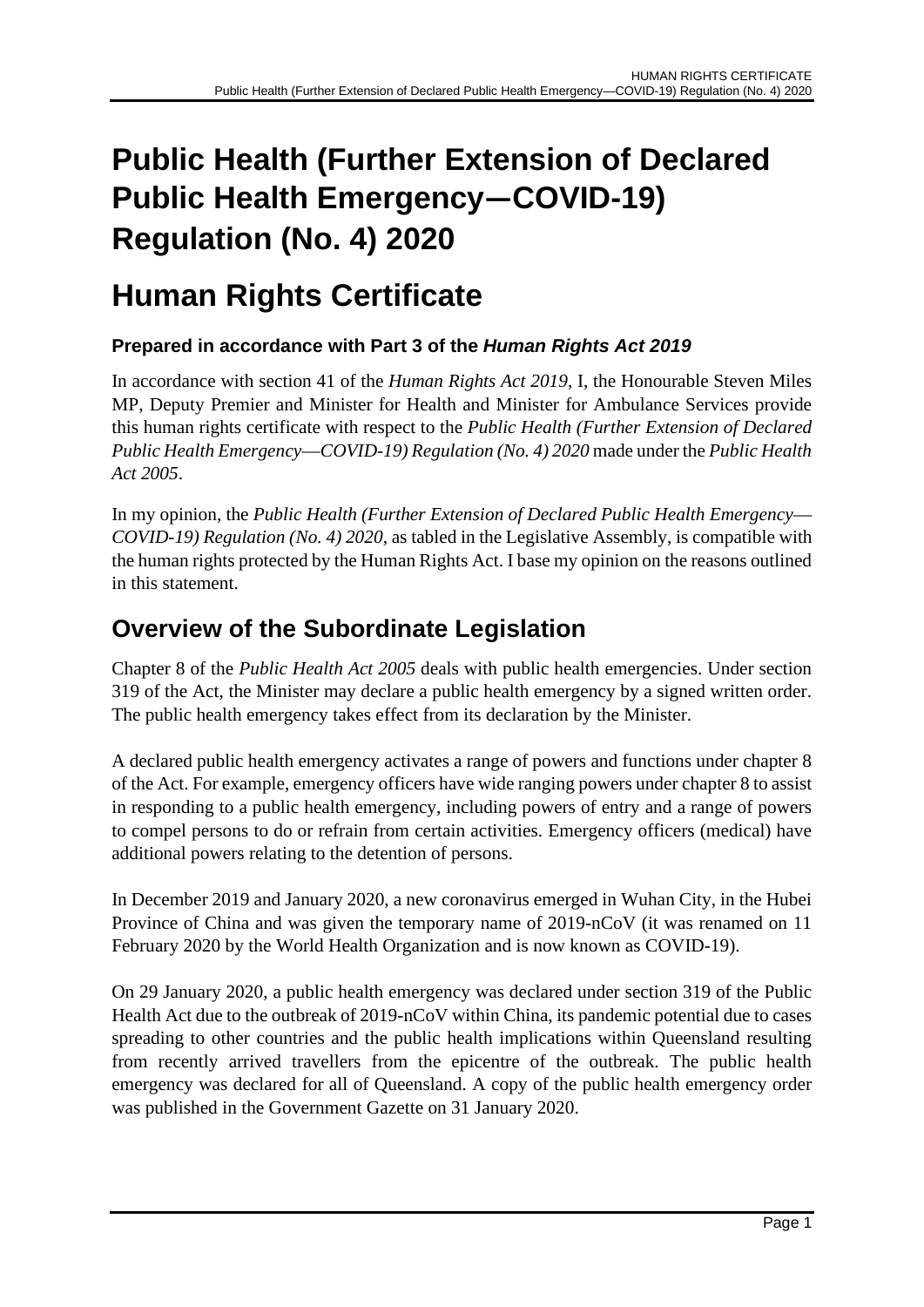Prior to 7 February 2020, under sections 322 and 323 of the Public Health Act, a declared public health emergency ends seven days after the day it is declared, unless extended by a regulation. On 7 February 2020, the *Public Health (Declared Public Health Emergencies) Amendment Act 2020* amended the Public Health Act to allow a declared public health emergency to be extended by regulation for periods of up to 90 days. However, this amendment is subject to a sunset clause that takes effect one year from Royal Assent of the Amendment Act, which reverts the period to 14 days.

The declared public health emergency has been extended by regulation as follows:

- On 5 and 6 February 2020, the declared public health emergency was extended by the *Public Health (Extension of Declared Public Health Emergency—Coronavirus (2019 nCoV)) Regulation 2020* and the *Public Health (Further Extension of Declared Public Health Emergency—Coronavirus (2019-nCoV)) Regulation 2020*, which collectively extended the declared public health emergency for 2019-CoV until 19 February 2020.
- The *Public Health (Further Extension of Declared Public Health Emergency— Coronavirus (2019-nCoV)) Regulation (No. 2) 2020* extended the period of the declared public health emergency by 90 days, until 19 May 2020.
- On 18 May 2020, the *Public Health (Further Extension of Declared Public Health Emergency—COVID-19) Regulation (No. 3) 2020* extended the period of the declared public health emergency by 90 days, until 17 August 2020.

As at 30 July 2020, the World Health Organization had reported a total of 17,039,160 confirmed positive COVID-19 cases reported globally. As at 29 July 2020, the Australian Government Department of Health reported 15,582 confirmed COVID-19 cases, including 176 deaths in Australia.

The response to COVID-19 across Australia has continued, with sustained community transmission leading to a significant increase in the number of positive COVID-19 cases in the past month in Victoria and New South Wales. As at 30 July 2020, Victoria recorded 9,998 positive COVID-19 cases with 1,698 cases possibly attributed to community transmission. This continues to create a risk that COVID-19 may spread to other parts of Australia as people continue to attempt to leave Victoria for various reasons, including work and on compassionate grounds. This has resulted in the Queensland Government taking action to deny entry to people who have been in Victoria and some parts of New South Wales in the past 14 days (unless they meet criteria for entry), through the Chief Health Officer declaring COVID-19 hot spots for the purposes of the Border Restrictions Direction (No. 9).

As of 30 July 2020, there were 1,083 confirmed cases of COVID-19 in Queensland. Sadly, there have been six deaths relating to COVID-19 being Queensland residents. While the response to COVID-19 in Queensland has meant that social distancing restrictions have been able to ease, this does not mean that the risk of COVID-19 spreading throughout Queensland has been eliminated. Although the number of active cases and instances of community transmission of COVID-19 in Queensland has been relatively low, the risk of an uncontrollable outbreak in the absence of emergency powers remains high. For example, the situation in Victoria means there is still a risk that COVID-19 could spread to other parts of Australia, including Queensland.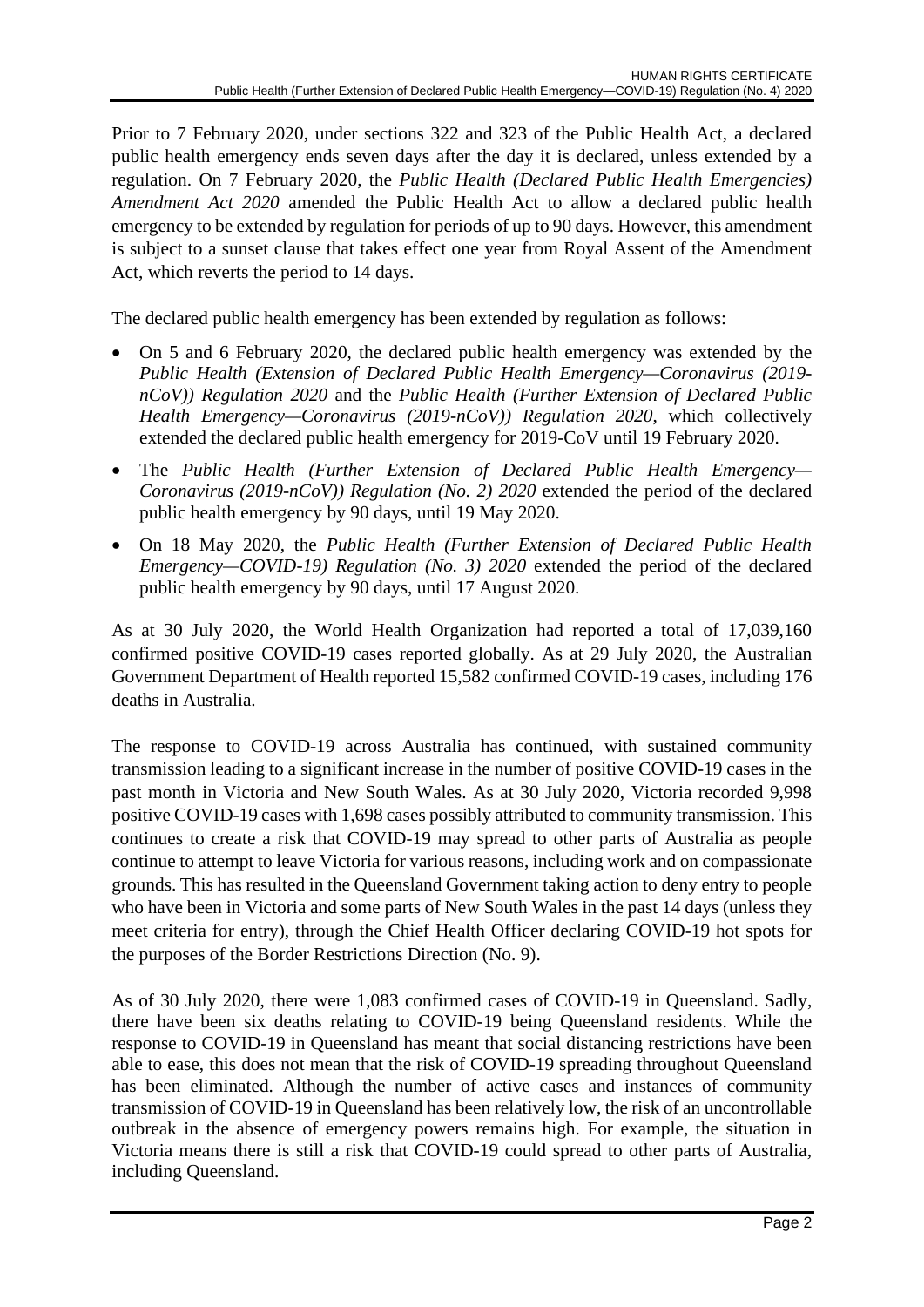To ensure the Queensland Government can continue to respond to any potential outbreak of COVID-19 in Queensland, it is critical the declared public health emergency be extended until at least 2 October 2020. The *Public Health (Further Extension of Declared Public Health Emergency—COVID-19) Regulation (No. 4) 2020* extends the period of the declared public health emergency to allow for emergency powers to be used to reduce the risk of COVID-19 spreading. The Regulation extends the declared public health emergency until 2 October 2020.

Queensland Health is in regular contact with clinicians and the general public about the developing COVID-19 situation. Queensland Health will continue to ensure that Queenslanders are informed about the COVID-19, including any confirmed cases and actions that can be taken to reduce the risk of the COVID-19 spreading.

In accordance with section 324 of the Public Health Act, if the Minister becomes satisfied it is no longer necessary to exercise powers to respond to COVID-19 to prevent or minimise serious adverse effects on human health, the Minister must end the declared public health emergency and make a make a written record of the time and date the declared public health emergency ends.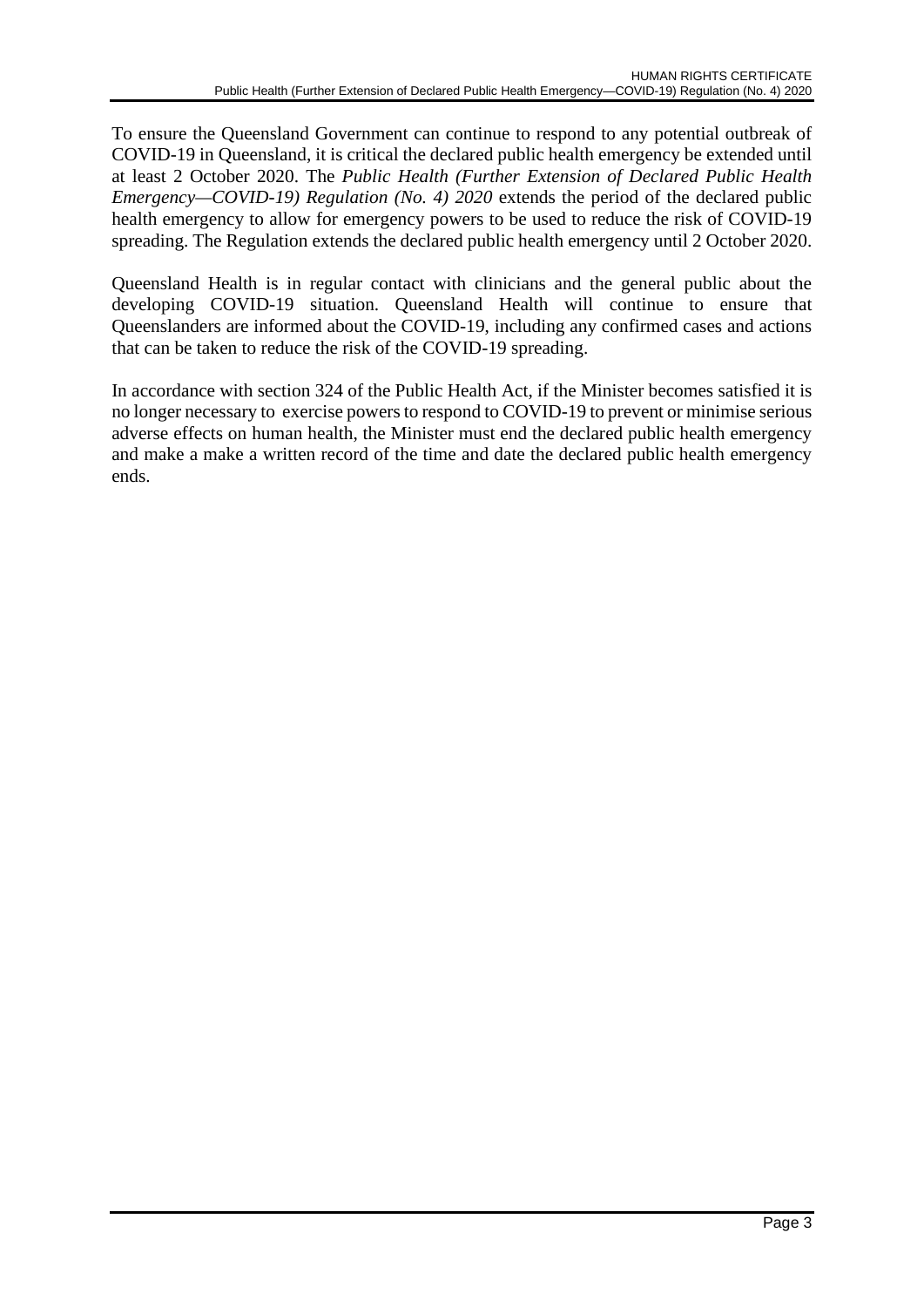# **Human Rights Issues**

# **Human rights relevant to the subordinate legislation (Part 2, Division 2 and 3** *Human Rights Act 2019***)**

The Regulation extends the powers of emergency officers under the Public Health Act. These powers include: requiring a person to not enter or not remain within a place; stay in a stated place; and stop using a place for a stated purpose. Failure to comply with these requirements without reasonable excuse is an offence with a maximum penalty of 100 penalty units.

Emergency officers (medical) also have the power to order detention of a person if that person has or may have a serious disease or illness. As soon as practicable after a person is detained, an emergency officer (medical) must request that the person be medically examined. Failure to comply with a detention order is an offence with a maximum penalty of 200 penalty units.

In my opinion, the human rights that are relevant to the subordinate legislation are:

- Right to life (section 16)
- Freedom of movement (section 19)
- Freedom of thought, conscience, religion and belief (section 20)
- Freedom of expression (section 21)
- Peaceful assembly and freedom of association (section 22)
- Taking part in public life (section 23)
- Property rights (section 24)
- Privacy and reputation (section 25)
- Protection of families (section  $26(1)$ )
- Protection of children (section  $26(2)$ )
- Cultural rights generally (section 27)
- Cultural rights Aboriginal peoples and Torres Strait Islander peoples (section 28)
- Right to liberty and security of person (section 29)
- Right to humane treatment when deprived of liberty (section 30)
- Right to education (section 36)

### **Consideration of reasonable limitations on human rights (section 13** *Human Rights Act 2019***)**

### (a) the nature of the right

### *Right to life*

The right to life imposes substantive and procedural obligations on the State to take appropriate steps and adopt positive measures to protect life. The Regulation promotes the right to life by extending the length of the declared public health emergency until 2 October 2020, which continues to allow emergency officers to issue directions and exercise powers under the Public Health Act to contain the spread of COVID-19, which is known to be fatal in some cases. Therefore, the right to life is not limited by the regulation.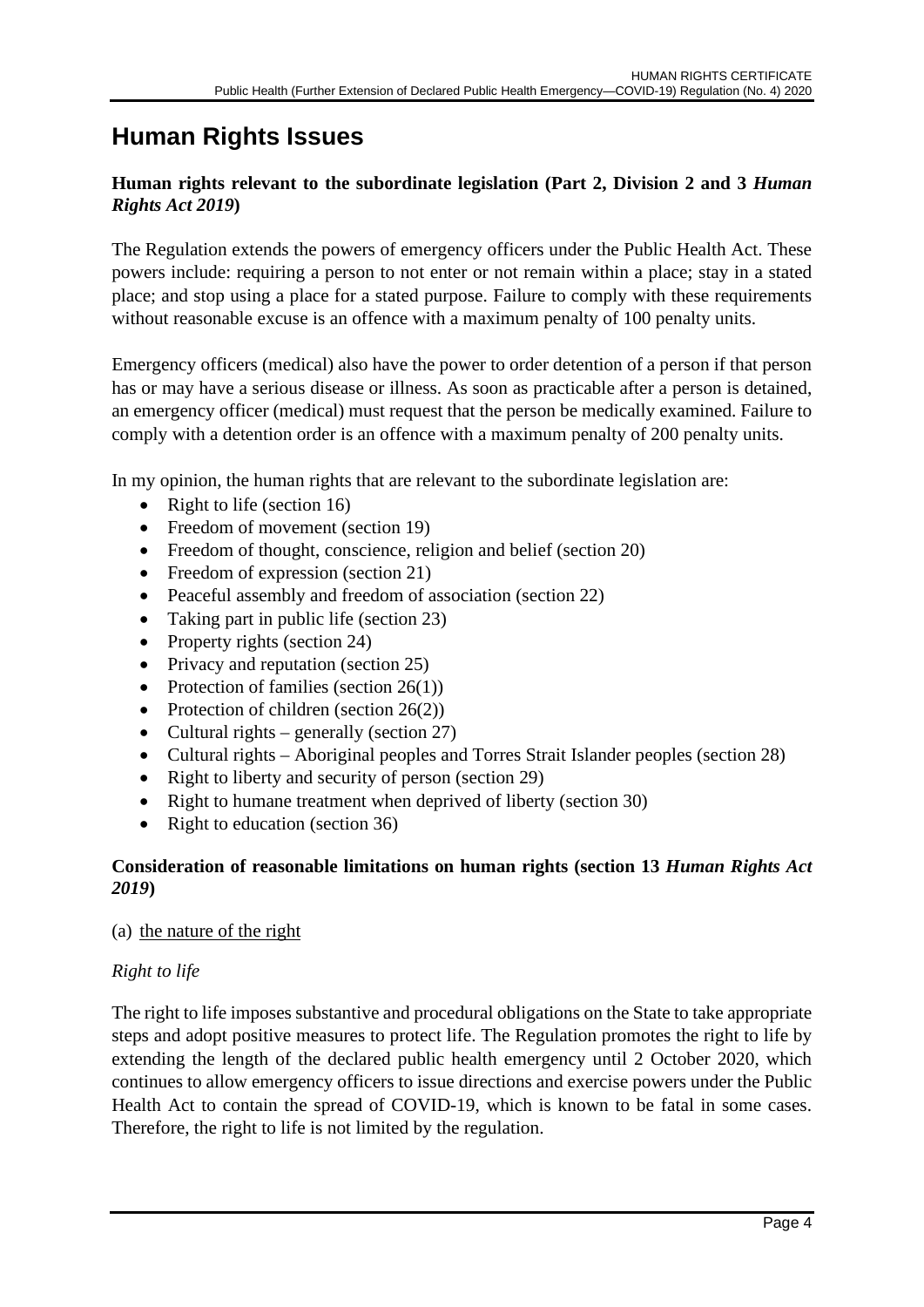# *Freedom of movement; Right to privacy and reputation*

Section 19 of the Human Rights Act provides that every person lawfully within Queensland has the right to move freely within Queensland and to enter and leave it and has the freedom to choose where to live.

The Regulation has the potential to limit this right, as the powers available to emergency officers under the Public Health Act activated by the Regulation include: requiring a person to not enter or not remain within a place; stay in a stated place; and stop using a place for a stated purpose. Failure to comply with these requirements without reasonable excuse is an offence with a maximum penalty of 100 penalty units. Emergency officers (medical) also have the power to order detention of a person if that person has or may have a serious disease or illness. As soon as practicable after a person is detained, an emergency officer (medical) must request that the person be medically examined. Failure to comply with a detention order is an offence with a maximum penalty of 200 penalty units.

# *Freedom of thought, conscience, religion and belief; Freedom of expression; Peaceful assembly and freedom of association; Cultural rights – generally; Cultural rights – Aboriginal peoples and Torres Strait Islander peoples*

The Regulation extends the powers of emergency officers under the Public Health Act, which allows them to: prohibit a person from entering or remaining within a place; stay in a stated place; and stop using a place for a stated purpose. Failure to comply with these requirements without reasonable excuse is an offence with a maximum penalty of 100 penalty units. In addition, emergency officers (medical) have the power to order detention of a person if that person has or may have a serious disease or illness. As soon as practicable after a person is detained, an emergency officer (medical) must request that the person be medically examined. Failure to comply with a detention order is an offence with a maximum penalty of 200 penalty units.

The right to freedom of thought, conscience, religion and belief includes the freedom to demonstrate the person's religion or belief 'either individually or as part of a community, in public or in private' (section 20(1)(b) of the Human Rights Act). The right to hold a belief is so important that it is considered to be an absolute right, however limits on how a person manifests their belief can be justified. As the Regulation extends powers of emergency officers to order a person to self-isolate or to otherwise restrict a person's or group's movements, this may limit the ability of people to publicly demonstrate and practice their religion or beliefs.

The right to freedom of expression includes the freedom to seek, receive and impart information and ideas of all kinds. It protects almost all kinds of expression, as long as it conveys or attempts to convey a meaning. Ideas and opinions can be expressed in various ways, including in writing, through art, or orally. While the concept of freedom of expression is broad, the way people can exercise it can be limited. As the Regulation extends the powers of emergency officers under the Public Health Act to restrict a person's movement and contacts with others, this may limit the ways in which people can express their opinions and ideas.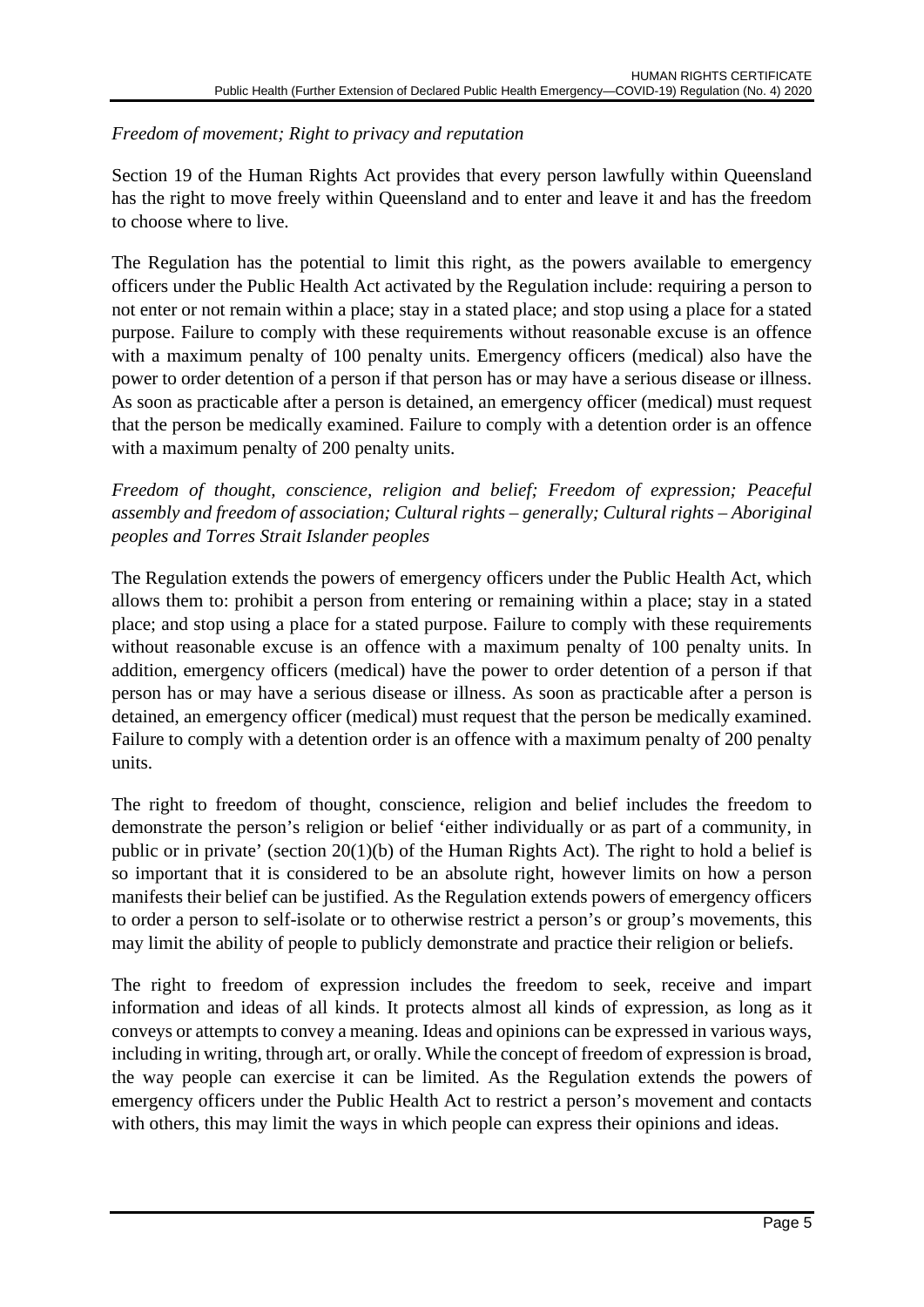The right to peaceful assembly is the right of individuals to gather for a common purpose or to pursue common goals. It protects both participants and organisers of peaceful assemblies. The Regulation extends powers of emergency officers, which may restrict a person's movements any limit the ability of people to peacefully assemble.

Cultural rights protect the rights of all people with particular cultural, religion, racial and linguistic backgrounds to enjoy their culture, declare and practice their religion, and use their language in community. It promotes the right to practise and maintain shared traditions and activities, and recognises that enjoying one's culture is intertwined with the capacity to do so in connection with others from the same cultural background. In addition to the general cultural rights, the Human Rights Act recognises that Aboriginal peoples and Torres Strait Islander peoples hold distinct cultural rights as Australia's first people. They have the right to enjoy, maintain, control, protect and develop their culture, language and kinship ties with other members of their community. The right also protects Aboriginal peoples and Torres Strait Islander peoples' right to maintain and strengthen their distinct spiritual relationship with the land, territories, waters, coastal seas and other resources, and to conserve and protect the environment.

The Regulation extends the powers of emergency officers under the Public Health Act, including the power to order persons to self- isolate, or to otherwise restrict the movement of groups and individuals. As a result, this may limit cultural rights generally and the rights of Aboriginal peoples and Torres Strait Islander peoples to engage with community and their traditionally owned or otherwise occupied lands and waters.

# *Taking part in public life*

Every person in Queensland has the right to take part in public life. This includes the right to participate in the conduct of public affairs and the right to vote and be elected at periodic State and local government elections. Being part of community consultations with government, attending local council meetings, participating in public debate, and taking part in referendums or other electoral processes are important aspects of taking part in public life. The right to take part in public life does not mean the right to access public space through the use of public transport.

The Regulation has the potential to limit this right, as the powers provided to emergency officers include restricting the movement of persons; requiring persons to stay at or in a stated place; requiring persons not to enter or stay at or in a stated place; and restricting contact between persons. For example, individuals subject to directions to self-isolate or otherwise restrict their movements, or who are affected by restrictions placed on access to particular facilities, will be temporarily limited in the ways in which they can take part in public life.

# *Property rights*

Section 24 of the Human Rights Act provides that a person must not be arbitrarily deprived of the person's property. The powers available to emergency officers, activated and extended by the Regulation, for the declared public health emergency have the potential to limit this right.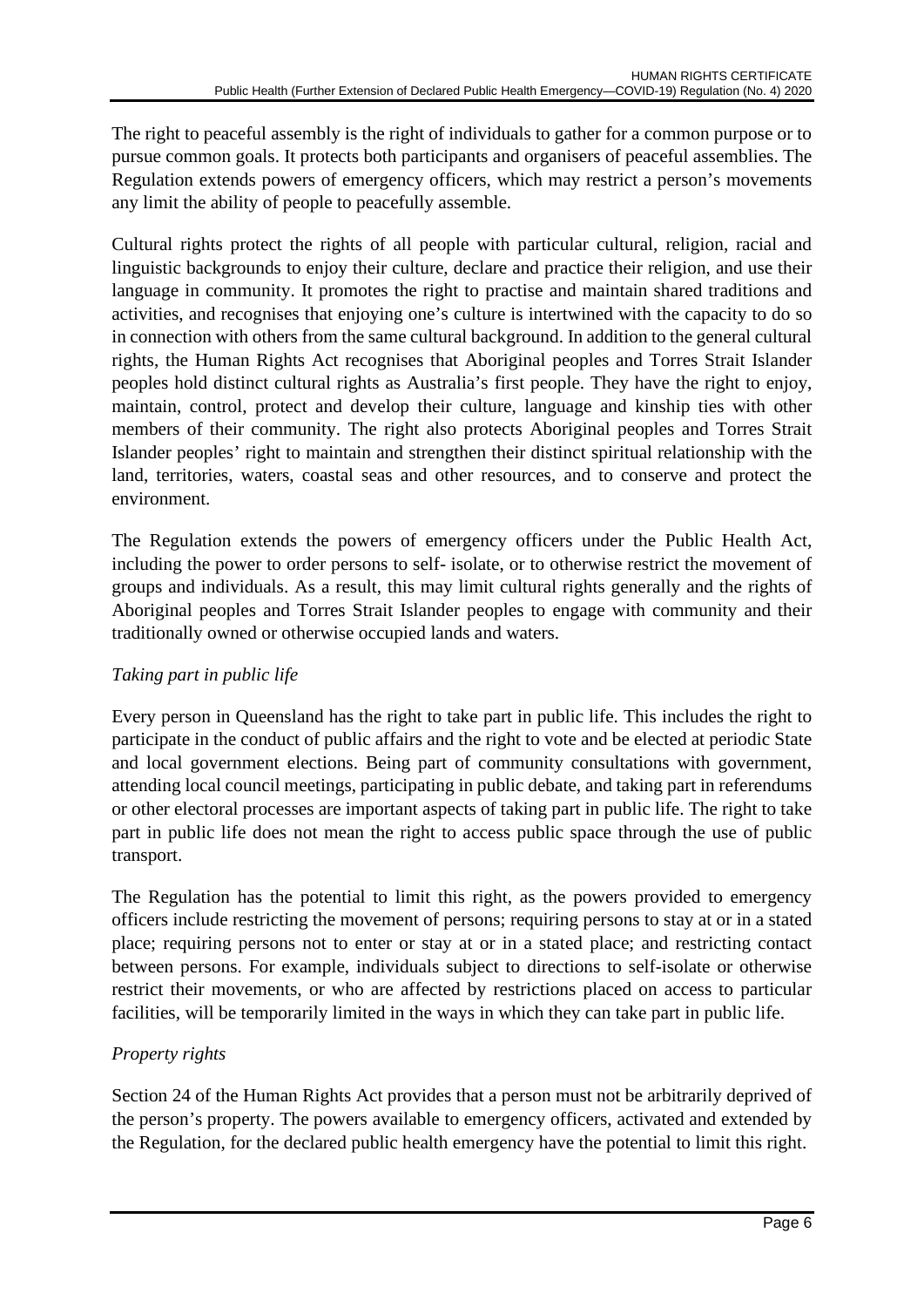In particular, emergency officers have the power to: demolish stated structures or other property; remove an animal, substance or thing from a place; dispose of an animal, substance or thing at a place; destroy animals at a place or remove animals at a place for destruction at another place; and take action in relation to property including, for example, to allow the officer to take control of a building for the purposes of the emergency.

# *Privacy and reputation*

The nature of the right to privacy and reputation is very broad but contains internal limitations. The protection against interference with privacy is limited to unlawful or arbitrary interference. The notion of arbitrary interference extends to those interferences which may be lawful, but are unreasonable, unnecessary and disproportionate.

The Regulation extends the powers of emergency officers under the Public Health Act for the purpose of protecting the health of the public by managing the potential spread of COVID-19. It is reasonable, necessary and proportionate to limit the rights of a person in order to protect the health of the public in the context of a public health emergency. The powers ensure Queensland Health is able to understand the epidemiology of COVID-19, which can be used to develop strategies to protect public health, and to determine other information that may be relevant to responding to a declared public health emergency.

### *Right to liberty and security of person*

The nature of the right to liberty and security is to protect personal liberty, but it is focused on the requirement that due process is followed when state authorities exercise their powers of detention. It is not the deprivation of liberty that is prohibited but that which is arbitrary or unlawful.

The right to freedom of movement is based upon Article 12 of the *International Covenant on Civil and Political Rights* (ICCPR). The ICCPR states in part that the right shall not be subject to any restrictions except those which are provided by law and are necessary to protect public health.

The Regulation extends the emergency powers provided to emergency officers under the Public Health Act which include the power to restrict the movement of persons; require persons to stay at or in a stated place; require persons not to enter or stay at or in a stated place; and restrict contact between persons. For example, a direction to self-isolate at home or at another premises, or to otherwise restrict a person's movements, may limit the right to liberty and security because preventing people from leaving their homes or other premises constitutes detention.

This right is subject to a number of internal limitations and qualifications. Relevantly, the detention must not be arbitrary in the sense that it must not be capricious, unpredictable or unjust or otherwise disproportionate to the legitimate aim that is sought. The powers of emergency officers are clearly defined and subject to limits, for example, the person giving the direction or order must reasonably believe that it is necessary to assist in containing or responding to the spread of COVID-19.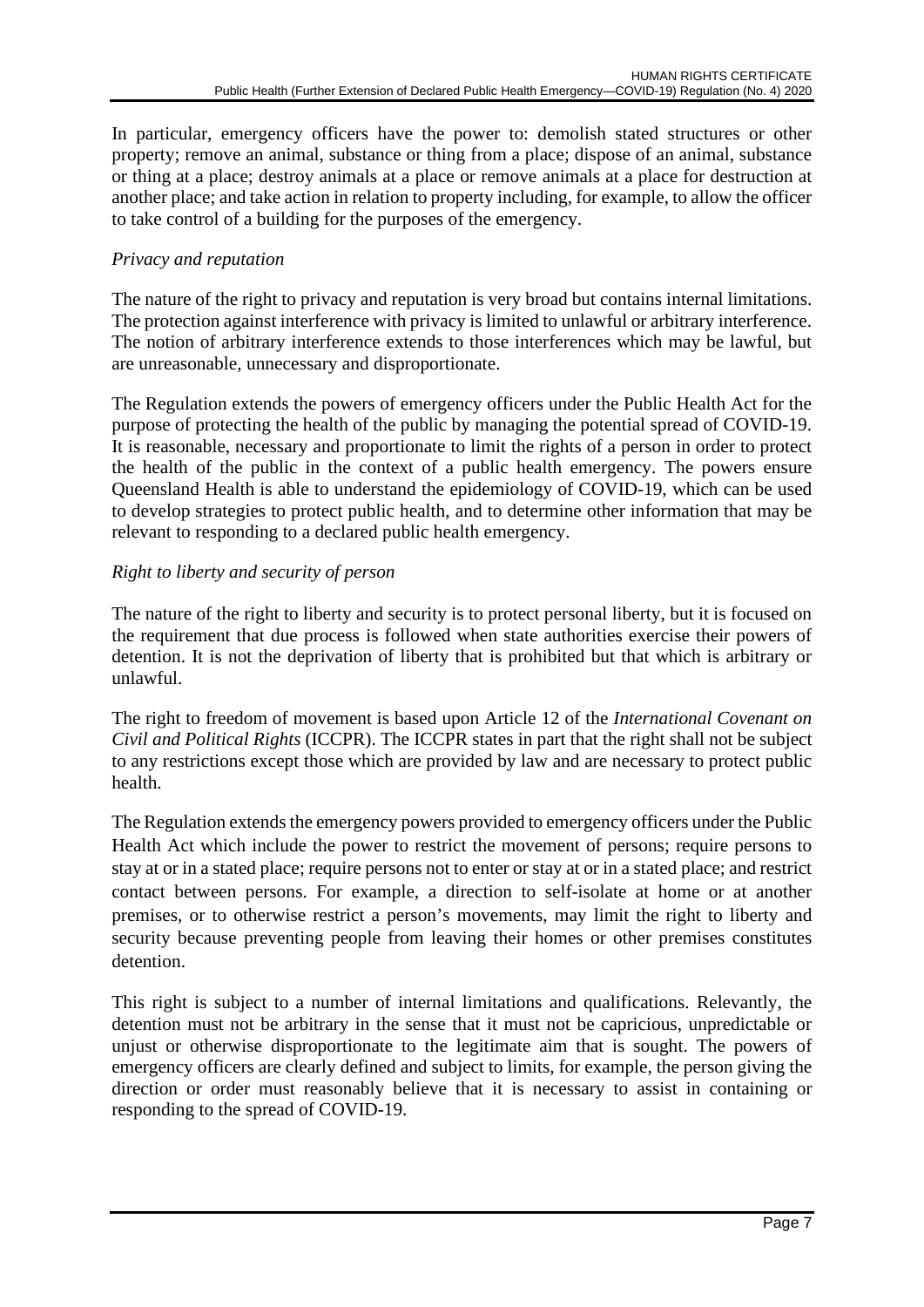# *Right to protection of families*

Queensland recognises families as the fundamental unit of society entitled to protection. This right encompasses more than non-interference; it is a guarantee of institutional protection of the family by society and the state. 'Family' is interpreted broadly, extending to different cultural understandings of family. Internal limitations of lawfulness and arbitrariness apply to the right of the family.

The Regulation extends the emergency powers provided to emergency officers under the Public Health Act which include the power to restrict the movement of persons; require persons to stay at or in a stated place; require persons not to enter or stay at or in a stated place; and restrict contact between persons. This may limit this right due to physical separation of families, whereby a person may be ordered to self-isolate or a facility such as facility such as an aged care facility is directed to restrict access to visitors.

This limitation would be temporary and would not restrict other means of communication and engagement among family members, for example through phone calls, video conferencing or social media. The limitation on the right to protection of families would also not be arbitrary, as the actions would be taken in an effort to protect the health and safety of family members and the wider community.

### *Right to protection of children*

Every child has the right, without discrimination, to the protection that is in their best interests as a child. The right recognises that special measures to protect children are necessary given their vulnerability due to age. The best interests of the child should be taken into account in all actions affecting a child, aimed at ensuring both the full and effective enjoyment of all of the child's human rights and the holistic development of the child. What is in the best interest of a child depends on the individual circumstances of the child.

The Regulation extends the emergency powers provided to emergency officers under the Public Health Act which include the power to restrict the movement of persons; require persons to stay at or in a stated place; require persons not to enter or stay at or in a stated place; and restrict contact between persons. These powers may impact children through, for example, temporarily restricting their movement, restricting the movement of family or other contacts, or restricting their access to certain facilities or events. Also, directions may not take into account the child's views or give their views due weight, which does not respect their capacity to influence the determination of their best interests. However, there are other aspects of the child's best interests protect which weigh in favour of their right to life and their health and wellbeing.

### *Right to humane treatment when deprived of liberty*

The Human Rights Act states that everyone must be treated with respect when deprived of liberty. The use of force to enforce self-isolation or other directions could potentially implicate this right.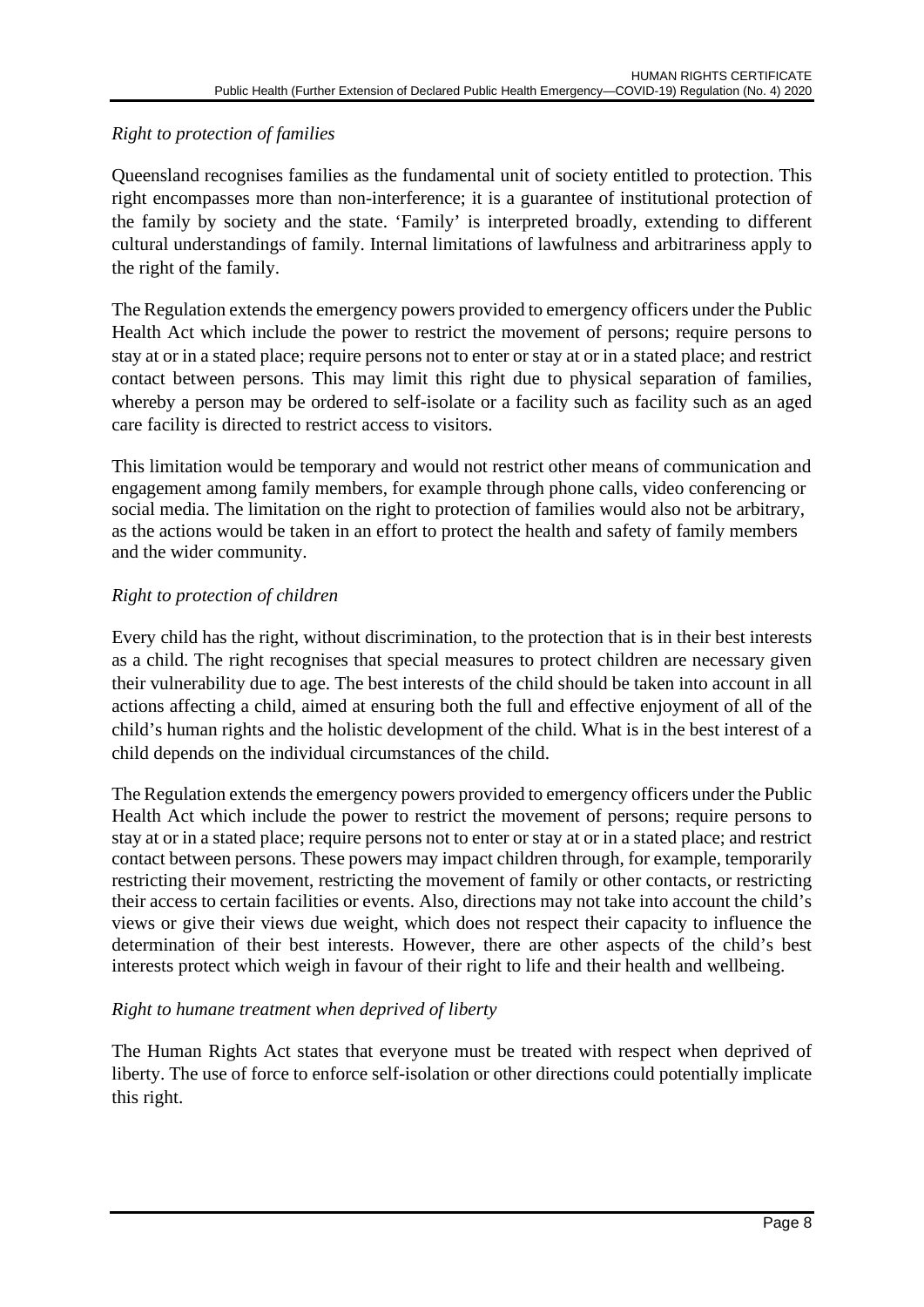The Regulation has the potential to limit this right, as it will extend the emergency powers provided to emergency officers under the Public Health Act. The Regulation also extends the powers of emergency officers under the Public Health Act, allowing emergency officers to: prohibit a person from entering or remaining within a place; stay in a stated place; and stop using a place for a stated purpose. Failure to comply with these requirements without reasonable excuse is an offence with a maximum penalty of 100 penalty units.

Emergency officers (medical) also have the power to order detention of a person if that person has or may have a serious disease or illness. As soon as practicable after a person is detained, an emergency officer (medical) must request that the person be medically examined. Failure to comply with a detention order is an offence with a maximum penalty of 200 penalty units.

However, these public health directions constitute lawful orders and the use of force required will only extend to what is necessary and reasonable to enforce compliance under the Public Health Act.

# *Right to education*

The right of every child to access primary and secondary education appropriate to their needs is protected in Queensland. The right to education also says that every person has the right to have access, based on their abilities, to equally accessible further vocational education and training.

The right to education is intended to be interpreted in line with the *Education (General Provisions) Act 2006* and to provide rights in relation to aspects of Queensland's responsibilities for education service delivery. Internationally, this right has been interpreted as requiring that education be accessible to all people without discrimination. Individuals may be temporarily restricted from attending schools or other educational institutions if they are subject to a direction to self-isolate in order to assist the containment of or arrest the spread of COVID-19 to the broader community.

The Regulation extends the emergency powers provided to emergency officers under the Public Health Act which include the power to restrict the movement of persons; require persons to stay at or in a stated place; require persons not to enter or stay at or in a stated place; and restrict contact between persons. This may limit certain educational activities, such as school assemblies or performances may also be temporarily restricted, however such restrictions would be without discrimination and for the broader purpose of protecting the community from COVID-19.

(b) the nature of the purpose of the limitation, including whether it is consistent with a free and democratic society based on human dignity, equality and freedom

Protecting the health and safety of the public is a fundamental responsibility of government and is consistent with a free and democratic society based on human dignity, equality and freedom. The purpose of the limitations on human rights to be imposed by the Regulation, if enacted, is to protect the Queensland public from serious risks to health and safety, including the potential for widespread loss of life that could occur if public health officials are unable to coordinate an effective public health response to the COVID-19 pandemic.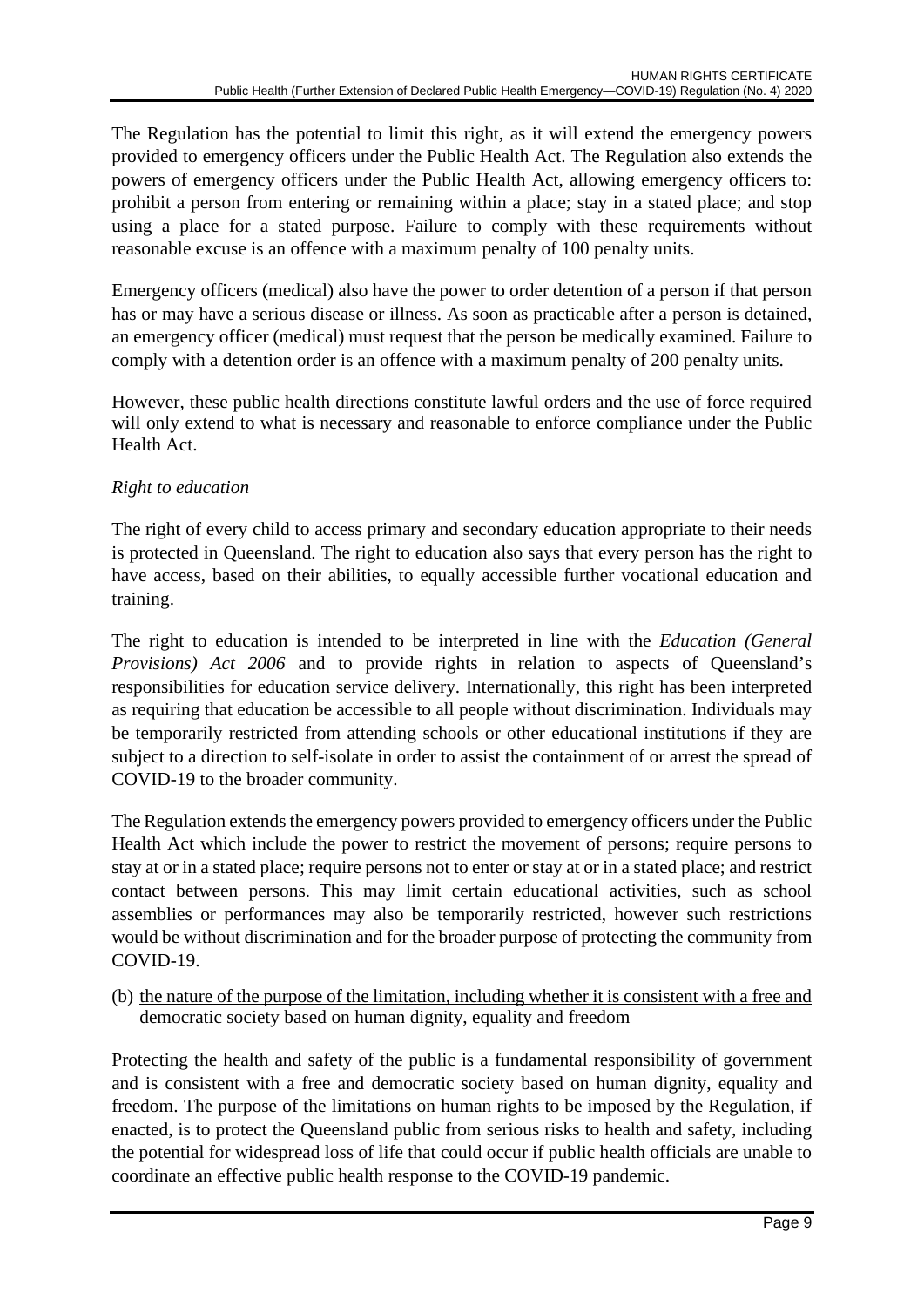Although the number of active cases and instances of community transmission of COVID-19 in Queensland has been low, the risk of an uncontrollable outbreak in the absence of emergency powers is high. To ensure the Queensland Government can continue to respond to any potential outbreak of COVID-19 in Queensland, it is considered necessary to extend the declared public health emergency until 2 October 2020.

(c) the relationship between the limitation and its purpose, including whether the limitation helps to achieve the purpose

The limitation of human rights is necessary to ensure that public health officials can implement effective containment and mitigation measures in response to the COVID-19 pandemic. These measures will protect Queenslanders where possible from exposure to COVID-19 and, in the event of significant community exposure, slow the rate of transmission, particularly to vulnerable persons who may develop complications or otherwise require emergency or lifesustaining treatment.

The limitations are incidental to the provision of emergency powers to emergency officers appointed under the Public Health Act to implement restrictions, including quarantining people suspected or known to have been exposed to COVID-19. If these measures are not implemented and an outbreak of COVID-19 occurs in Queensland, demand for emergency and lifesustaining treatment could quickly exceed capacity and overwhelm the State's public health infrastructure. In addition to loss of life and serious adverse health impacts, this could potentially cause widespread economic disruption, social panic and civil unrest, further jeopardising the safety and wellbeing of the community.

### (d) whether there are any less restrictive and reasonably available ways to achieve the purpose

The Public Health Act requires that a regulation be made to extend the declared public health emergency for a further period. Therefore, the extension of the declared public health emergency by the making of a regulation, which in turn extend the powers provided to emergency officers, cannot be achieved through any less restrictive means.

Given the risks to public health, the economy and other social impacts arising from a potential outbreak of COVID-19 in Queensland, it is critical the powers provided to emergency officers under the Public Health Act continue. If the declared public health emergency is not extended and the powers lapse, the ability for the Queensland Government to respond to any emerging outbreaks of COVID-19 would suffer significant detriment and could not be achieved through other less restrictive means, such as public messaging alone.

### (e) the balance between the importance of the purpose of the limitation and the importance of preserving the human right, taking into account the nature and extent of the limitation

The benefits of significantly reducing Queenslanders' exposure to disease and preserving access to emergency and life-sustaining treatment for persons who develop serious health complications as a result of a COVID-19 outbreak substantially outweigh the limitations on human rights. Although the Regulation potentially limits a large number of rights, in many instances the limitations are minor in nature and the need to protect the right to life for all Queenslanders substantially outweighs any limitation on human rights.